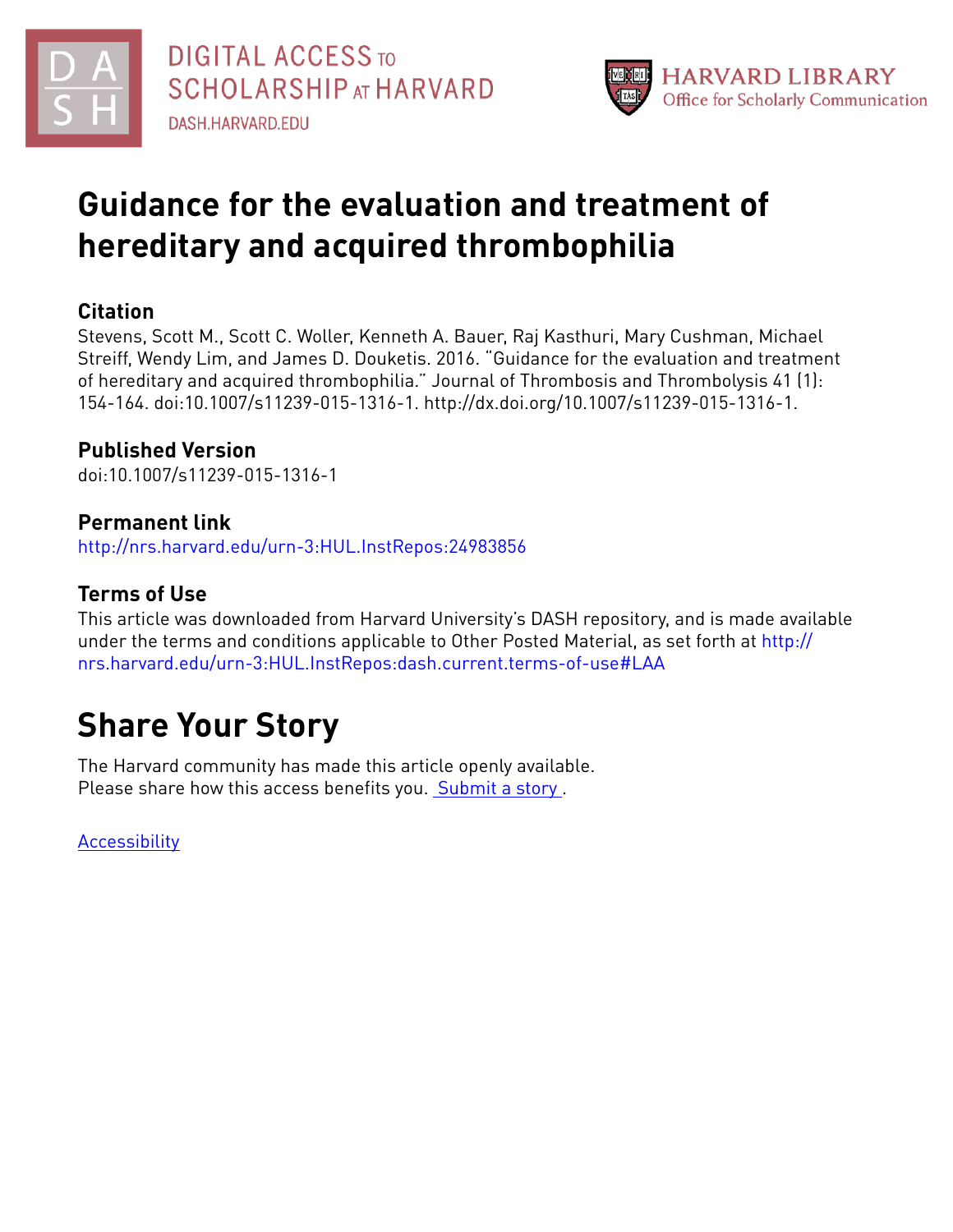

# Guidance for the evaluation and treatment of hereditary and acquired thrombophilia

Scott M. Stevens<sup>1,2</sup> · Scott C. Woller<sup>1,2</sup> · Kenneth A. Bauer<sup>3</sup> · Raj Kasthuri<sup>4</sup> · Mary Cushman<sup>5</sup> • Michael Streiff<sup>6</sup> • Wendy  $\text{Lim}^7$  • James D. Douketis<sup>7</sup>

Published online: 16 January 2016 © The Author(s) 2016. This article is published with open access at Springerlink.com

Abstract Thrombophilias are hereditary and/or acquired conditions that predispose patients to thrombosis. Testing for thrombophilia is commonly performed in patients with venous thrombosis and their relatives; however such testing usually does not provide information that impacts management and may result in harm. This manuscript, initiated by the Anticoagulation Forum, provides clinical guidance for thrombophilia testing in five clinical situations: following 1) provoked venous thromboembolism, 2) unprovoked venous thromboembolism; 3) in relatives of patients with thrombosis, 4) in female relatives of patients with thrombosis considering estrogen use; and 5) in female relatives of patients with thrombosis who are considering pregnancy. Additionally, guidance is provided regarding the timing of thrombophilia testing. The role of

 $\boxtimes$  Scott M. Stevens scott.stevensmd@imail.org

- <sup>1</sup> Department of Medicine, Intermountain Medical Center, 5121 Cottonwood Street, Murray, UT 84157-7000, USA
- <sup>2</sup> Department of Internal Medicine, University of Utah, Salt Lake City, UT, USA
- <sup>3</sup> Beth Israel Deaconess Medical Center, Harvard Medical School, Boston, MA, USA
- <sup>4</sup> Johns Hopkins Comprehensive Hemophilia Treatment Center, Baltimore, MD, USA
- <sup>5</sup> Department of Medicine, Cardiovascular Research Institute of Vermont, University of Vermont, Burlington, VT, USA
- <sup>6</sup> Department of Medicine, University of North Carolina at Chapel Hill, Chapel Hill, NC, USA
- Department of Medicine, McMaster University, Hamilton, ON, Canada

thrombophilia testing in arterial thrombosis and for evaluation of recurrent pregnancy loss is not addressed. Statements are based on existing guidelines and consensus expert opinion where guidelines are lacking. We recommend that thrombophilia testing not be performed in most situations. When performed, it should be used in a highly selective manner, and only in circumstances where the information obtained will influence a decision important to the patient, and outweigh the potential risks of testing. Testing should not be performed during acute thrombosis or during the initial (3-month) period of anticoagulation.

Keywords Thrombophilia · Hereditary thrombophilia · Antiphospholipid syndrome - Venous thromboembolism - Risk factors

## Introduction

Thrombophilias are hereditary or acquired conditions which can increase the risk of venous or arterial thrombosis. As the etiology of thrombosis is multifactorial, the presence of a thrombophilic defect is only one of many elements that determine risk. Therefore, the utility of testing for thrombophilia to inform prevention and treatment decisions is controversial. In this guidance document, we will review evidence and provide guidance regarding thrombophilia testing to inform clinical decisions regarding duration of anticoagulation following venous thromboembolism (VTE) and primary prevention of VTE in relatives of affected patients. Testing for thrombophilia in the context of arterial thrombosis, and recurrent pregnancy loss is not addressed. As no randomized, prospective trials have tested the utility of testing for thrombophilia, evidence is taken from epidemiologic studies.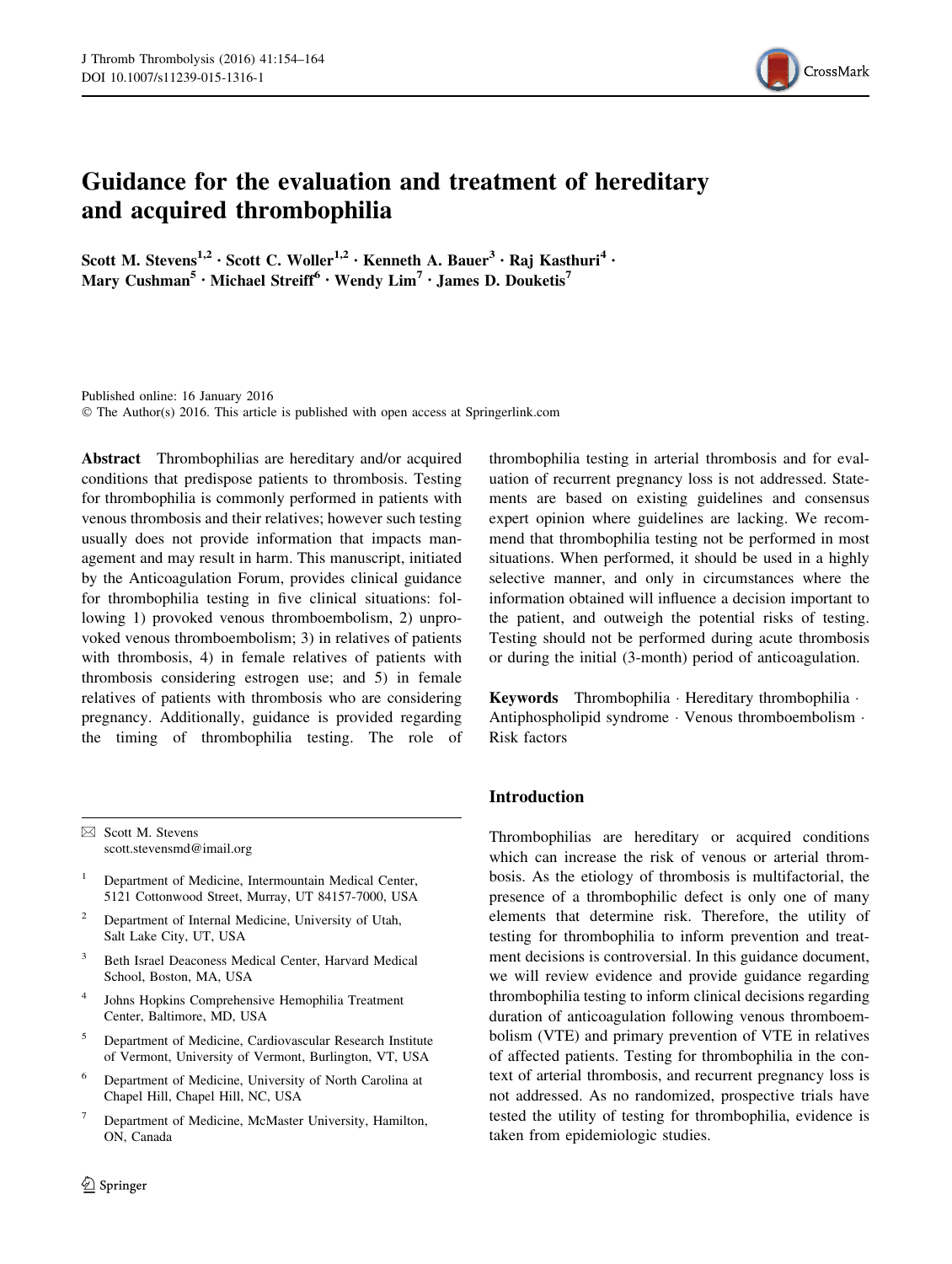## Background

#### Hereditary thrombophilias

The term ''hereditary'' or ''inherited'' thrombophilia has most commonly been applied to conditions in which a genetic mutation affects the amount or function of a protein in the coagulation system. Loss of function mutations include those affecting antithrombin (AT), protein C (PC) and protein S  $(PS)$   $[1-3]$ . Gain of function mutations include the factor V Leiden (FVL) and the prothrombin gene 20210 A/G (PGM) mutations [\[4](#page-9-0), [5\]](#page-9-0). Testing for these defects will be addressed in this guidance statement. We will not address other conditions, such as abnormal levels of other coagulation proteins (e.g., elevated factor VIII levels) elevated homocysteine, or abnormalities of fibrinolytic proteins. Over time it is likely that more defects will be identified [\[6](#page-9-0)]. This guidance statement also does not address hereditary factors not assessed in the laboratory, such as gender, height, leg length, and body mass index; which also affect thrombosis risk [[7–10\]](#page-9-0).

## Acquired thrombophilias

The antiphospholipid syndrome (APS) is the sine qua non example of an acquired thrombophilia, and guidance statements address testing for this condition. While not specifically addressed herein, many other acquired conditions can increase the risk of thrombosis, such as acquired abnormalities in coagulation proteins (e.g. deficiencies in the natural anticoagulants, activated protein C resistance in the absence of FVL) and certain diseases (e.g. myeloproliferative neoplasms, paroxysmal nocturnal hemoglobinuria, cancer). Some medications increase thrombosis risk, including exogenous hormones and chemotherapy [\[11](#page-9-0)]. Acquired characteristics such as smoking, obesity, increasing age and pregnancy also increase risk [[11\]](#page-9-0).

#### Strong vs. weak thrombophilias

Some authors have classified thrombophilias as ''strong'' or "weak" based on the magnitude of thrombosis risk conferred. It should be noted that published VTE guidelines differ in these classifications [\[12–14](#page-9-0)] and that uncertainty exists because of the broad confidence intervals around risk estimates for the more rare thrombophilias [\[15–18](#page-9-0)]. The risk of thrombosis conferred by a given thrombophilia may vary by circumstance (e.g. in pregnancy) [\[19](#page-9-0)[–24](#page-10-0)]. Depending on the classification system, it may not be possible to identify instances of strong thrombophilia without also identifying the more common weak cases. For example, based on the high prevalence of FVL, as many as

128 heterozygotes (considered a weak thrombophilia) would be found for every homozygote.

#### Thrombophilia testing

Testing for thrombophilias should only be performed when results will be used to improve or modify management. Testing has been suggested to assist with secondary prevention (determining the duration of anticoagulation following a thrombotic event); and for hereditary disorders, to aid in primary prevention in relatives of affected patients. Guidance statements herein are based on analysis of the utility and disutility of positive or negative test results to inform these decisions. Disutility primarily results from a decision to withhold anticoagulants from patients at high risk for thrombosis (placing them at risk of a thrombotic event); or providing anticoagulants to patients at low risk of thrombosis (placing them at risk for bleeding). Other potential types of disutility include cost, spurious results due to inappropriate timing of testing [[25](#page-10-0)], misinterpretation of results (by patients or healthcare providers) [\[26–28](#page-10-0)], emotional distress and anxiety [[28,](#page-10-0) [29](#page-10-0)], and the possibility of genetic discrimination [[30\]](#page-10-0). Potential utilities include patient satisfaction from having identification of a biologic risk factor underlying a thrombotic event, and an increased likelihood of using prophylaxis in high risk situations by affected relatives [\[31](#page-10-0), [32\]](#page-10-0). The presence of hereditary thrombophilia does not affect survival in patients with a history of VTE [[33\]](#page-10-0) or the risk of post-thrombotic syndrome [\[34](#page-10-0)].

#### Methods

We chose to address five questions relevant to thrombophilia testing to inform clinical decisions regarding primary and secondary prevention for VTE, and one question regarding the timing of testing. A literature search of MEDLINE from January 1990 to July 2015 was conducted, restricted to publications in English. The following search terms were used and combined: lupus anticoagulant, antiphospholipid, antithrombin, protein S, protein C, prothrombin gene mutation, activated protein C resistance, prothrombin G20210A, factor V Leiden, thrombophilia, pulmonary embolism, venous thrombosis, deep vein thrombosis, venous thromboembolism, primary prevention, secondary prevention. When meta-analyses, reviews or guideline articles were identified, the reference lists of these were reviewed for additional citations of interest. We preferred prospective cohort studies to inform guidance statements when available, but guidance could also derive from case–control and retrospective studies. Table [1](#page-3-0) summarizes the guidance questions in this chapter.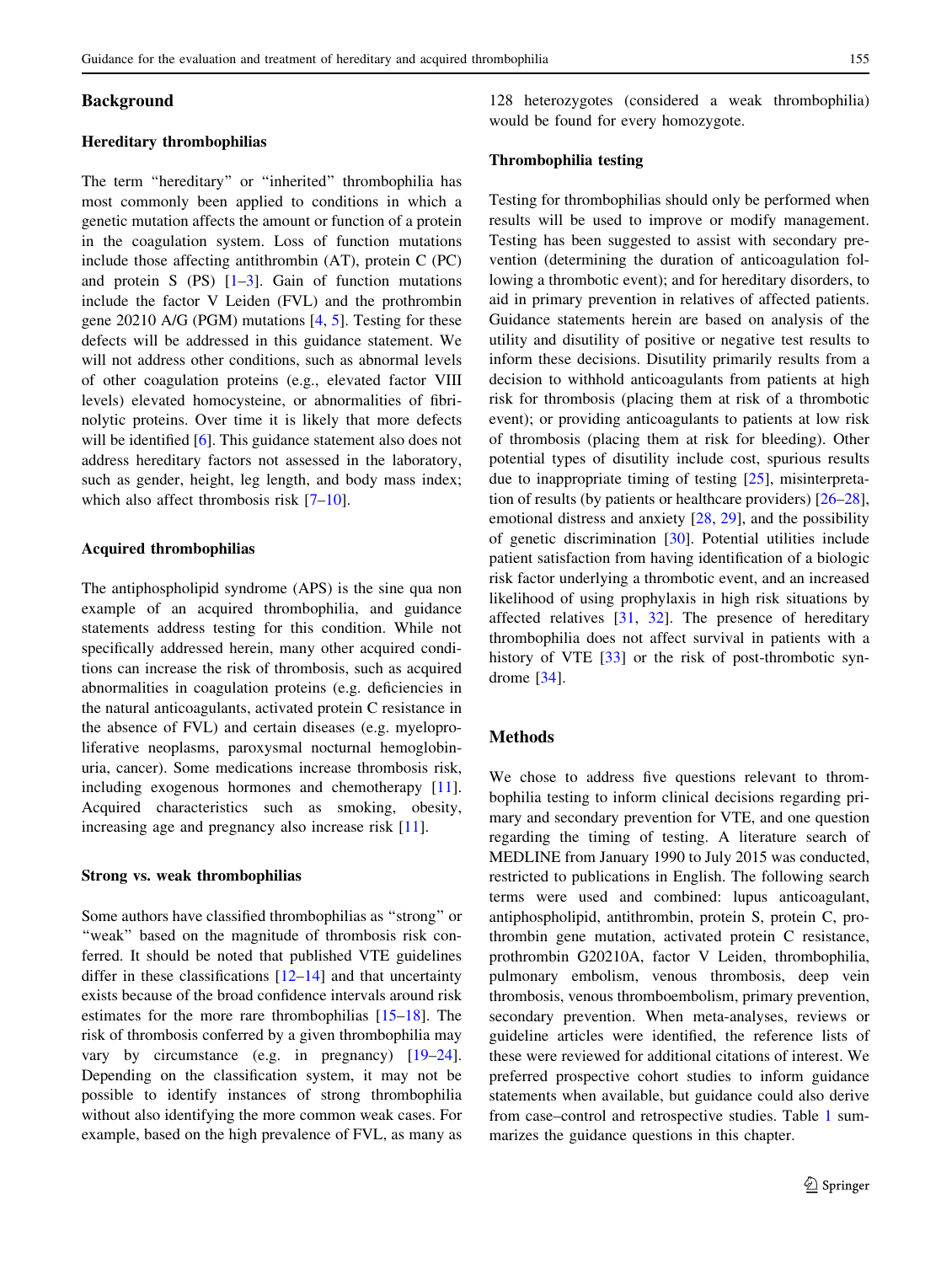#### <span id="page-3-0"></span>Table 1 Guidance questions to be considered

Secondary prevention following provoked VTE

Should thrombophilia testing be performed to help determine duration of anticoagulation following provoked VTE? Secondary prevention following unprovoked VTE

Should thrombophilia testing be performed to help determine duration of anticoagulation following unprovoked VTE?

Primary prevention in relatives of VTE patients

Should family members of patients with VTE or hereditary thrombophilia undergo thrombophilia testing?

Primary prevention in female relatives of VTE patients considering estrogen

Should female relatives of patients with VTE or hereditary thrombophilia who are considering using estrogen-containing medications be tested for thrombophilia?

Primary prevention in female relatives of VTE patients who are contemplating pregnancy

Should female relatives of patients with VTE or hereditary thrombophilia who are contemplating pregnancy be tested for thrombophilia? Timing of thrombophilia assessment

When thrombophilia testing is performed, at what point in the patient's care should this be done?

# Guidance

#### Secondary prevention following provoked VTE

(1) Should thrombophilia testing be performed to help determine duration of anticoagulation following provoked VTE?

Of the many factors which predict the risk of recurrent thrombosis after an initial event, the presence of provoking factors is the most important  $[12, 20]$  $[12, 20]$  $[12, 20]$  $[12, 20]$  $[12, 20]$ . Thrombosis following a major provocation, such as major surgery in the preceding 3 months, carries a short term relative risk of recurrence of 0.5 or less compared to the absence of an identifiable provocation [[20\]](#page-9-0). A large prospective registry offered patients with VTE the opportunity to be screened for hereditary thrombophilia. The risk of recurrence following an episode of provoked VTE was very low, and recurrence rates did not differ among those with or without a hereditary thrombophilia [[35\]](#page-10-0). A large case–control study and another prospective registry yielded similar results [[16,](#page-9-0) [22](#page-9-0)]. Therefore, the risk:benefit balance favoring time-limited anticoagulation remains the same, regardless of the presence of a thrombophilia. There is the potential for patient harm if thrombophilia testing is performed after a provoked VTE event, as healthcare providers may overestimate the risk of recurrence and prescribe extended duration anticoagulation, subjecting patients to the unnecessary risk of bleeding [[36,](#page-10-0) [37\]](#page-10-0). Other published guidelines broadly agree that thrombophilia testing does not assist with clinical decision making in cases of provoked VTE and should not be performed [[21,](#page-9-0) [25,](#page-10-0) [38,](#page-10-0) [39\]](#page-10-0). The American Society of Hematology (ASH) and the Society for Vascular Medicine (SVM) recommended against testing in such cases in their Choosing Wisely $\odot$  initiatives [\[36](#page-10-0), [37](#page-10-0)].

Guidance Statement Do not perform thrombophilia testing following an episode of provoked VTE.

#### Remark

A positive thrombophilia evaluation is not a sufficient basis to offer extended anticoagulation following an episode of provoked VTE.

#### Secondary prevention following unprovoked VTE

(2) Should thrombophilia testing be performed to help determine duration of anticoagulation following unprovoked VTE?

The absolute risk for recurrent VTE among patients with unprovoked thrombosis is higher than among those with provoked VTE, with 5-year risk approaching 30 % unless extended-duration anticoagulant therapy is provided [[20,](#page-9-0) [40](#page-10-0)]. Current guidelines from the American College of Chest Physicians (ACCP) recommend extended duration anticoagulation (anticoagulation with no planned stop date) after unprovoked VTE unless the risk of bleeding is high or this is contrary to the patient's values and preferences [\[20](#page-9-0)]. However, anticoagulant medications confer an increased risk of major bleeding, inconvenience to patients, and not all patients will go on to develop recurrent thrombosis. Therefore it would be desirable to offer extended anticoagulation only to those who would benefit from it. Thrombophilia testing has been suggested as a means to identify these patients. However, a large registry did not demonstrate a difference in rates of recurrent VTE in patients who were tested for thrombophilia versus those who were not, although the number of patients with AT, PC, PS deficiencies or compound heterozygosity for FVL/ PGM was limited [\[35](#page-10-0)]. Several prospective registries and case–control studies revealed clinically insignificant differences in the VTE recurrence rates for those with or without a hereditary thrombophilia [\[16](#page-9-0), [22,](#page-9-0) [41,](#page-10-0) [42](#page-10-0)]. Some thrombophilias, including APS, confer a higher risk of recurrence than others (Table [2\)](#page-4-0) and support the decision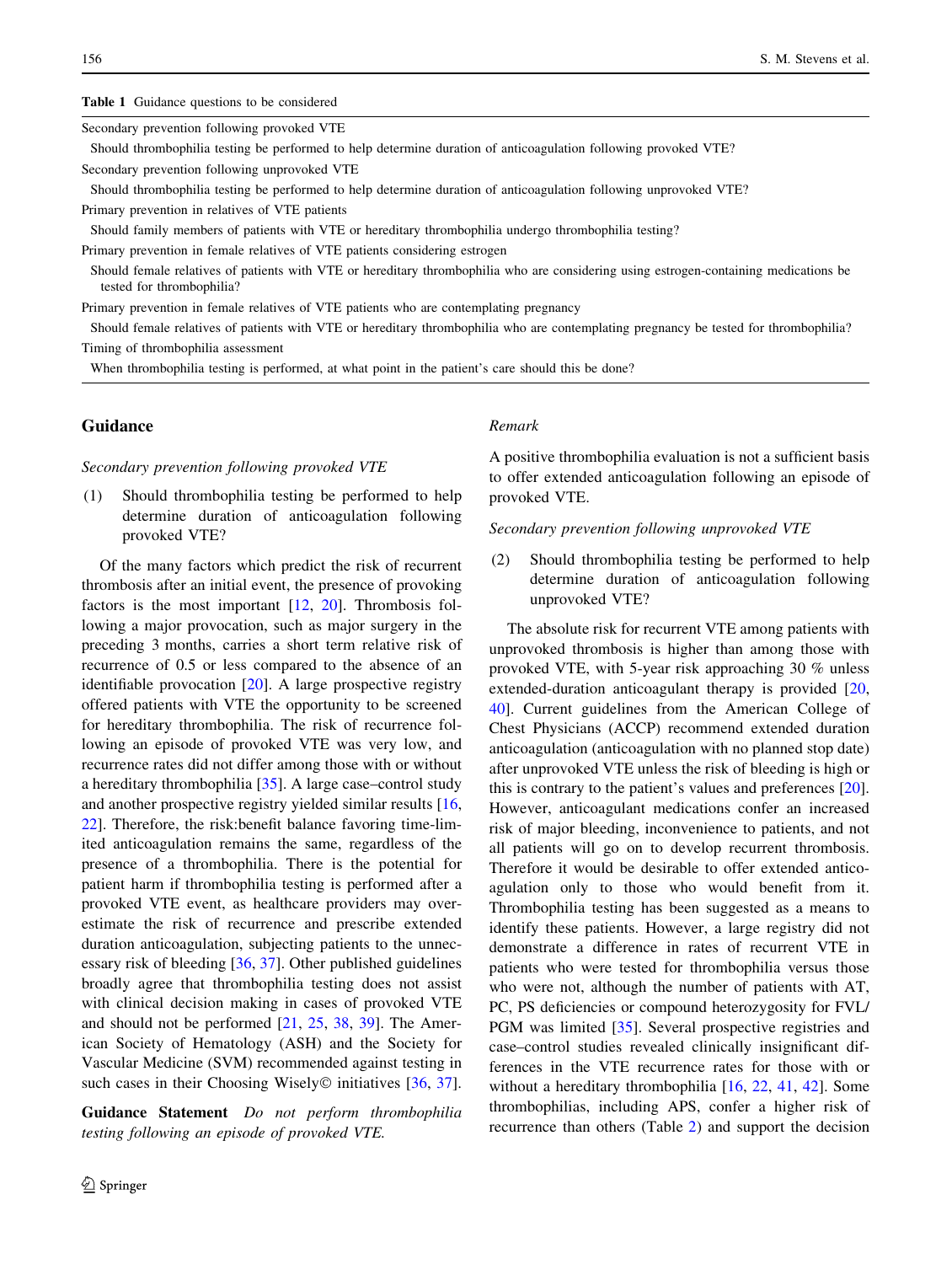| Thrombophilia               | Prevalence      | Relative (absolute<br><i>annualized</i> ) risk of<br>Initial VTE <sup>a</sup> | Relative<br>risk of<br>recurrent<br><b>VTE</b> | Relative (absolute<br><i>annualized</i> ) risk of<br>initial VTE, OCP<br>users <sup>a,b</sup> | Relative (absolute<br><i>annualized</i> ) risk of<br>initial VTE, HRT<br>$\text{users}^{\text{a},\text{b},\text{c}}$ | Relative ( <i>absolute</i> )<br>risk of initial VTE,<br>pregnancy <sup>a</sup> |
|-----------------------------|-----------------|-------------------------------------------------------------------------------|------------------------------------------------|-----------------------------------------------------------------------------------------------|----------------------------------------------------------------------------------------------------------------------|--------------------------------------------------------------------------------|
| <b>FVL</b>                  | $2 - 7\%$       | $3.48 - 5.51$                                                                 | $1.1 - 1.8$                                    | $2.47 - 15.04$                                                                                | $1.4 - 13.16$ (1.6–5.97 %)                                                                                           | 8.3                                                                            |
| Heterozygous                |                 | $(0.05-0.2 \%)$                                                               |                                                | $(0.1 - 0.6 \%)$                                                                              |                                                                                                                      | $(0.8-4.6\%)$                                                                  |
| <b>FVL</b>                  | $0.06 - 0.25$ % | $6.79 - 19.29$                                                                | 1.8                                            | Uncertain                                                                                     | Uncertain                                                                                                            | 34.4                                                                           |
| Homozygous                  |                 | $(0.8, 0\%)$                                                                  |                                                |                                                                                               |                                                                                                                      | $(1.4 - 25.8\%)$                                                               |
| <b>PGM</b>                  | $1 - 2\%$       | $2.25 - 3.48$                                                                 | $0.7 - 2.3$                                    | $3.60 - 8.63$                                                                                 | $(2.85\%)$                                                                                                           | 6.8                                                                            |
| Heterozygous                |                 | $(0.13 \%)$                                                                   |                                                |                                                                                               |                                                                                                                      | $(0.3 - 5.6\% )$                                                               |
| <b>PGM</b>                  | Rare            | 2.19-20.72                                                                    | Uncertain                                      | Uncertain                                                                                     | Uncertain                                                                                                            | 26                                                                             |
| Homozygous                  |                 |                                                                               |                                                |                                                                                               |                                                                                                                      | $(0.2 - 78.3 \%)$                                                              |
| Compound                    | $0.1 \%$        | $1.13 - 5.04$                                                                 | 2.7                                            | 3.79-76.47                                                                                    | Uncertain                                                                                                            | $(4 \%)$                                                                       |
| FVL & PGM<br>Heterozygosity |                 | $(0.42\%)$                                                                    |                                                | $(0.17 \%)$                                                                                   |                                                                                                                      |                                                                                |
| PC deficiency               | $0.2 - 0.5\%$   | 10                                                                            | 1.8                                            | $1.7 - 23.9$                                                                                  | $(2.96\%)$                                                                                                           | 4.8                                                                            |
|                             |                 | $(0.4 - 2.3\%)$                                                               |                                                | $(1.7-7.1\%)$                                                                                 |                                                                                                                      | $(0.4 - 8.9\%)$                                                                |
| PS deficiency               | $0.1 - 0.7 %$   | 9.6                                                                           | 1.0                                            | $1.4 - 17.1$                                                                                  | $(2.3\%)$                                                                                                            | 3.2                                                                            |
|                             |                 | $(0.7-3.2\% )$                                                                |                                                | $(1.3-2.4\%)$                                                                                 |                                                                                                                      | $(0.2 - 14.7 \%)$                                                              |
| AT deficiency               | $0.02\%$        | $10 - 30$                                                                     | 2.6                                            | $1.4 - 115.8$                                                                                 | $(5.73\%)$                                                                                                           | 4.7                                                                            |
|                             |                 | $(1.2 - 4.4\%)$                                                               |                                                | $(2.5-5.1\%)$                                                                                 |                                                                                                                      | $(0.08-15.8\%)$                                                                |
| APS                         | $2 \%$          | 7                                                                             | $1.5 - 6.8$                                    | $0.3 - 3.1$                                                                                   | $(1.05-2.63\%)$                                                                                                      | 15.8                                                                           |

<span id="page-4-0"></span>

|  |  |  |  |  |  |  | <b>Table 2</b> Prevalence and thrombosis risk for selected thrombophilias |
|--|--|--|--|--|--|--|---------------------------------------------------------------------------|
|--|--|--|--|--|--|--|---------------------------------------------------------------------------|

OCP oral contraceptive pill (containing estrogen), HRT hormone replacement therapy (containing estrogen), VTE venous thromboembolism, FVL factor V Leiden, PGM prothrombin Gene G20210A, PC protein C, PS protein S, AT antithrombin, APS antiphospholipid syndrome

<sup>a</sup> Data for are taken from several sources; absolute differences may therefore differ from calculations based on prevalence and relative risk [[16](#page-9-0), [17](#page-9-0), [23,](#page-10-0) [32](#page-10-0), [38,](#page-10-0) [50](#page-10-0), [56,](#page-10-0) [62,](#page-11-0) [75](#page-11-0)–[79](#page-11-0)]

<sup>b</sup> Relative risks are compared to non-users without thrombophilia

<sup>c</sup> With the exception of heterozygous FVL, estimates are based on modeling rather than epidemiologic studies

for extended anticoagulation. However, if a patient will remain on indefinite anticoagulation based on the known recurrence rate for unprovoked VTE, then thrombophilia testing may not add additional utility. Therefore, the value of testing is likely limited to patients who would stop anticoagulants unless they are at even higher risk of recurrence than the initial unprovoked event would predict. There are also potential risks to thrombophilia testing after unprovoked VTE. Negative testing for thrombophilia may falsely reassure clinicians that the risk of recurrent VTE is low after an unprovoked VTE, leading to cessation of anticoagulation in patients at high risk for recurrence [\[43](#page-10-0)]. Conversely, finding a thrombophilia in a patient at high bleeding risk may lead to continued anticoagulation, due to an overestimation of the risk conferred by the condition. Other published guidelines vary regarding thrombophilia testing after unprovoked VTE [[15,](#page-9-0) [38\]](#page-10-0). The National Institute for Health and Clinical Excellence (NICE) guidelines discourage testing for FVL and PGM, and suggest selective testing for other conditions [\[21](#page-9-0)]. The ACCP guideline lists thrombophilias among factors which

''…predict risk of recurrence, but not strongly or consistently enough to influence recommendations on duration of therapy'' [\[20](#page-9-0)]. Several risk prediction models (which do not include thrombophilia testing) have been proposed to help inform decisions regarding duration of anticoagulation after unprovoked VTE; though some were derived in populations which intentionally excluded patients with known deficiency of PS, PC, AT and with APS [[8,](#page-9-0) [44](#page-10-0), [45](#page-10-0)]. As direct acting oral anticoagulants (DOACs) may confer a lower risk of bleeding than warfarin during extended therapy, the barriers to extended anticoagulation may be lessened, perhaps further decreasing the utility of thrombophilia status to inform clinical decisions. Other factors, such as the degree of post-thrombotic symptoms, D dimer levels after a minimum of 3 months of anticoagulant therapy, and residual vein thrombosis may also modify the risk of recurrence [\[46–48\]](#page-10-0).

Guidance Statement Do not perform thrombophilia testing in patients following an episode of unprovoked VTE.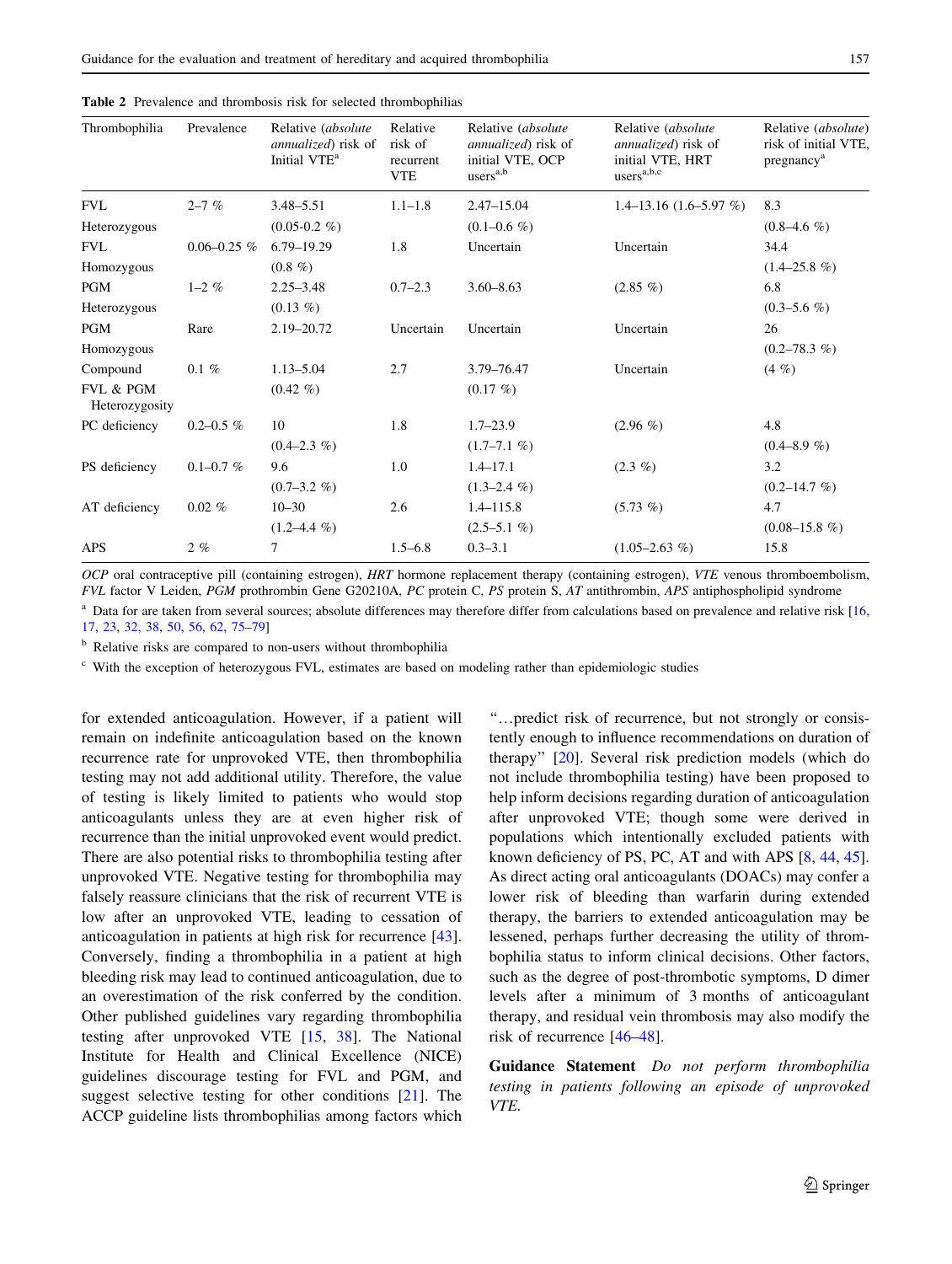## Limits/exceptions

If a patient with unprovoked VTE and low bleeding risk is planning to stop anticoagulation, test for thrombophilia (Table [2](#page-4-0)) if test results would change this decision.

#### Remark

A negative thrombophilia evaluation is not a sufficient basis to stop anticoagulants following an episode of unprovoked VTE in a patient with low bleeding risk and willingness to continue therapy.

# Remark

Heterozygosity for FVL or PGM does not increase the predicted risk of recurrence after unprovoked VTE to a clinically significant degree.

See Chapter 3, ''Guidance for the treatment of DVT and PE'' for guidance on determining duration of anticoagulant therapy following unprovoked VTE.

## Primary prevention in relatives of VTE patients

(3) Should family members of patients with VTE or hereditary thrombophilia undergo thrombophilia testing?

An additional rationale for hereditary thrombophilia testing of patients with VTE is to identify conditions which can lead to screening of asymptomatic family members. Except for temporary prophylaxis during certain high risk situations, anticoagulation for primary prevention of thrombosis is not advocated regardless of the genetic defect because the risk of bleeding may be higher than the absolute risk of a first thrombotic event [[19,](#page-9-0) [49–51](#page-10-0)]. However, it is argued that people who know their genotype may be more likely to use preventive strategies in situations where the risk of thrombosis is elevated, such as during hospitalization, following major surgery, and during long distance travel. A large screening study of family members of VTE patients revealed that asymptomatic carriers of a hereditary thrombophilic defect were at excess risk of thrombosis, with risks varying by disorder [\[52](#page-10-0)]. However, a family history of thrombosis alone carries an increased risk, even in the absence of an identifiable thrombophilia [\[43](#page-10-0), [53–55](#page-10-0)]. Therefore, negative thrombophilia screening does not equate to normal VTE risk. The impact of family screening on behavior was explored in a cohort of 382 first degree family members of patients with VTE and hereditary thrombophilia, who were tested and followed over about 9 years [\[32](#page-10-0)]. Twice as many thrombophilia carriers used prophylaxis in risk situations. The rate of provoked VTE was higher in the group with thrombophilia (0.58 %/year in those with hereditary thrombophilia; 0.24 %/year in those without) although this difference did not reach statistical significance ( $p = 0.08$ ).

This study suggested a potential harm from screening, as it demonstrated that family members who tested negative for a thrombophilic defect were less likely to use prophylaxis. Published guidelines vary substantially in regard to utility of family screening [\[21](#page-9-0), [25](#page-10-0), [38,](#page-10-0) [39\]](#page-10-0).

Guidance Statement Do not test for thrombophilia in asymptomatic family members of patients with VTE or hereditary thrombophilia.

## Remark

As a family history of VTE confers an excess risk of thrombosis, relatives should be counseled regarding use of prophylaxis in high risk situations.

Primary prevention in female relatives of VTE patients considering estrogen

(4) Should female relatives of patients with VTE or hereditary thrombophilia who are considering using estrogen-containing medications be tested for thrombophilia?

Thrombophilias act synergistically with the pro-thrombotic effects of estrogen-containing medications [\[19](#page-9-0)]. Therefore, identification of a hereditary thrombophilia by family testing could result in choice of an alternate method of contraception, or foregoing hormone replacement therapy (HRT), thus avoiding the associated risk of thrombosis. While the presence of thrombophilia significantly increases the relative risk of a thrombotic event during use of an estrogen-containing medication, the absolute risk remains low (Table [2\)](#page-4-0). This is especially true for oral contraceptives (OCPs), which are generally used by younger women with a very low baseline risk for VTE. Studies focused on testing for thrombophilia in the general female population have suggested little utility and lack of cost-effectiveness. For example, an economic modeling study calculated that more 10,000 women would have to be screened for FVL, and 500 women with the condition would have to avoid OCPs in order to prevent one thrombotic event [\[56](#page-10-0)]. Over 92,000 FVL carriers would have to be identified and avoid OCPs to prevent one fatal pulmonary embolism (PE), at a cost of over \$300 million [[57\]](#page-10-0). Testing only patients with a family history would likely increase test yield and improve cost-effectiveness [[56\]](#page-10-0). However, family history of VTE in one or more first degree relatives predicts an elevated risk of estrogen-associated VTE, regardless of whether thrombophilia is present [[25,](#page-10-0) [53,](#page-10-0) [58\]](#page-10-0). Therefore it is possible that women with negative tests could be falsely reassured, and use estrogen in spite of an increased thrombosis risk. Other published guidelines vary significantly regarding family screening for the purposes of primary prevention in women contemplating estrogens. The NICE guidelines recommend against screening [\[21](#page-9-0)]. Medication package inserts contain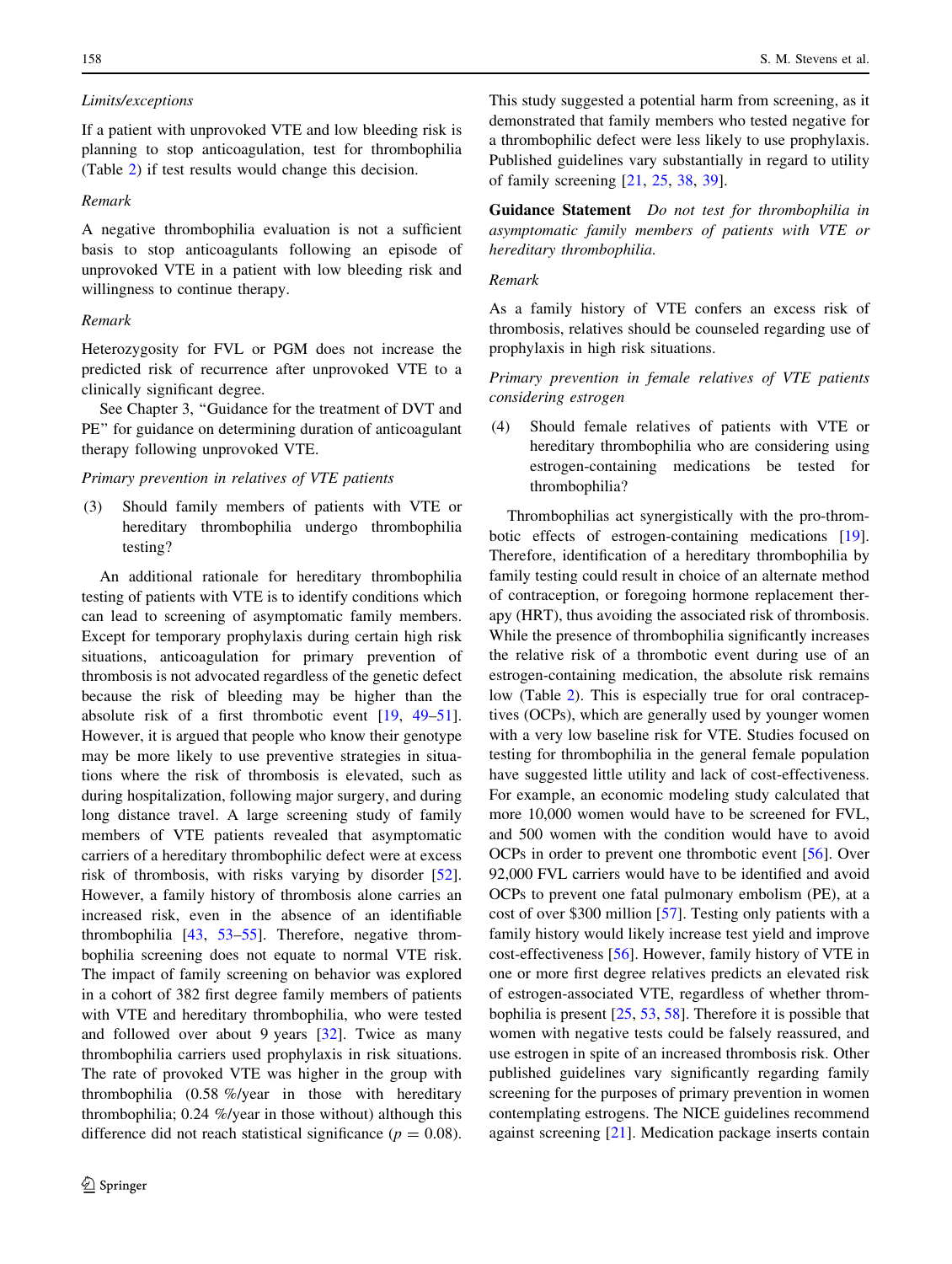precautions regarding estrogen-containing contraceptives in women with a family history of VTE. Intrauterine devices, including those which elute progestin, are a contraceptive option that does not increase the risk for thrombosis [[31\]](#page-10-0). While HRT prescriptions have declined based on an unfavorable balance of risks and benefits [\[59](#page-11-0)], women with a family history of VTE who strongly desire HRT may mitigate VTE risk with use of a transdermal preparation [\[60](#page-11-0)].

Guidance Statement Do not test for thrombophilia in asymptomatic family members of patients with VTE or hereditary thrombophilia who are contemplating use of estrogen.

#### Limits/exceptions

If a woman contemplating estrogen use has a first-degree relative with VTE and a known hereditary thrombophilia (Table [2](#page-4-0)), test for that thrombophilia if the result would change the decision to use estrogen.

#### Remark

Family history of VTE in a first degree relative predicts an excess risk of thrombosis with estrogen use, even when thrombophilia testing is negative.

Primary prevention in female relatives of VTE patients who are contemplating pregnancy

(5) Should female relatives of patients with VTE or hereditary thrombophilia who are contemplating pregnancy be tested for thrombophilia?

Pregnancy is a period of particularly high risk for thrombosis, causing a relative risk increase of 5–10 times baseline [\[61](#page-11-0)]. The presence of a thrombophilic defect amplifies this risk several-fold further (Table [2](#page-4-0)). Thrombophilia screening, if performed, would be most applicable to the setting of primary prevention, as women with a prior VTE that was unprovoked, or provoked by pregnancy or an OCP, merit prophylaxis regardless of thrombophilia status [\[25](#page-10-0), [62\]](#page-11-0). A personal history of a prior VTE provoked by surgery or trauma does not significantly increase the risk of VTE during pregnancy; and no special prophylaxis mea-sures are indicated ante-partum [[25,](#page-10-0) [62–64](#page-11-0)]. Pregnant patients with a first degree family member who has had VTE do not appear to have an excess risk of thrombosis in the absence of thrombophilia; therefore testing may be more likely to distinguish women at low or higher thrombosis risk [[65,](#page-11-0) [66\]](#page-11-0). Screening of unselected pregnant women was not found to be cost-effective in a modeling analysis despite the assumption that all women who tested positive would use both antenatal and post-partum prophylaxis [[19\]](#page-9-0). However, restricting testing to women with a first degree family member with VTE improved costeffectiveness. A recent multinational prospective, randomized, open-label trial compared prophylaxis with dalteparin versus no prophylaxis in 289 pregnant women with thrombophilia who were at increased risk of placenta-mediated pregnancy complications, VTE, or both. Antepartum prophylactic dalteparin did not reduce the occurrence of VTE, pregnancy loss, or placenta-mediated pregnancy complications, but increased minor bleeding. All participants received post-partum prophylaxis with dalteparin [\[67](#page-11-0)]. Systematic reviews have concluded that the evidence supporting management decisions for pregnant patients with FVL or PGM is low [[68\]](#page-11-0), and that practitioners are often uncertain how to best manage these patients [\[27](#page-10-0)]. There are potential harms to testing. As prophylaxis is generally recommended only to women who harbor less common thrombophilias (see Chapter 6) [[25,](#page-10-0) [62](#page-11-0), [63](#page-11-0)], a large number of women must be screened to detect each case, resulting in significant expense [[19\]](#page-9-0). Also, as homozygosity for FVL is one of the higher-risk conditions in pregnancy, screening will identify many heterozygotes in order to detect the few homozygotes of interest. The heterozygotes may experience worry, emotional distress or challenges with insurability [\[28–30](#page-10-0)], while gaining little or no utility from the information obtained. Other published guidelines vary in suggesting broad  $[15]$  $[15]$  or selective  $[25]$ , [63](#page-11-0)] screening of relatives of patients with VTE who are contemplating pregnancy; and several guidelines advocate prophylaxis of pregnant women in the presence of certain thrombophilias  $[24, 62, 63, 69-71]$  $[24, 62, 63, 69-71]$  $[24, 62, 63, 69-71]$  $[24, 62, 63, 69-71]$  $[24, 62, 63, 69-71]$  $[24, 62, 63, 69-71]$ ; though the evidence underlying these recommendations has been questioned [\[68](#page-11-0)].

Guidance Statement Do not test for thrombophilia in asymptomatic family members of patients with VTE or hereditary thrombophilia who are contemplating pregnancy.

#### Limits/exceptions

If a woman contemplating pregnancy has a first-degree relative with VTE and a known hereditary thrombophilia (Table [2\)](#page-4-0), test for that thrombophilia if the result would change VTE prophylaxis decisions.

#### Remark

Women with a personal history of unprovoked, estrogenassociated or pregnancy associated VTE already carry an indication for prophylaxis, and are unlikely to benefit from thrombophilia testing.

#### Remark

Women with multiple family members affected by VTE are more likely to carry a higher risk thrombophilia such as AT deficiency which may impact prophylaxis decisions.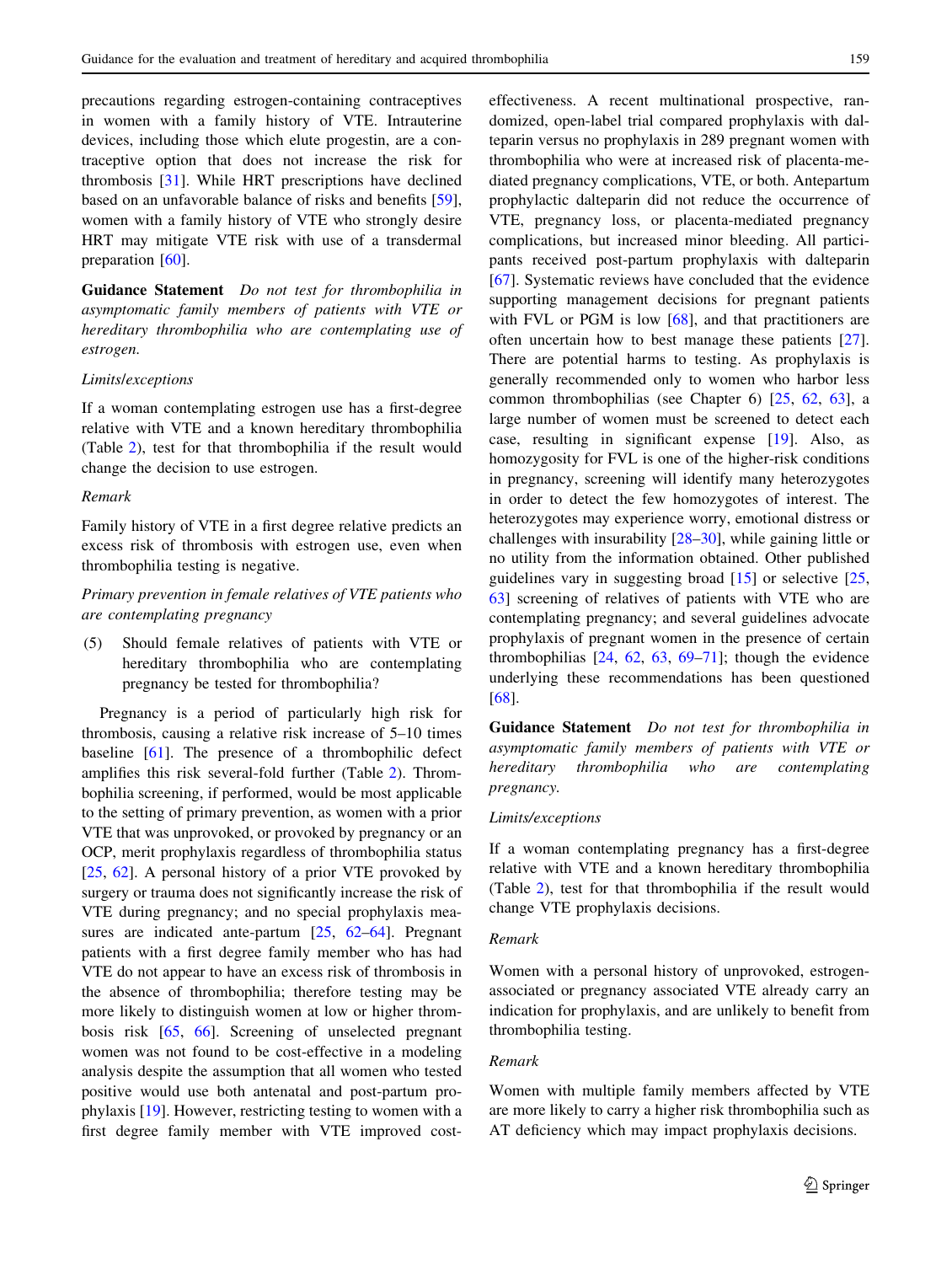# <span id="page-7-0"></span>Table 3 Summary of guidance statements

| Question                                                                                                                                                              | Guidance statement                                                                                                                                                                                                                          |  |  |  |  |
|-----------------------------------------------------------------------------------------------------------------------------------------------------------------------|---------------------------------------------------------------------------------------------------------------------------------------------------------------------------------------------------------------------------------------------|--|--|--|--|
| Secondary prevention following provoked VTE                                                                                                                           |                                                                                                                                                                                                                                             |  |  |  |  |
| Should thrombophilia testing be performed to help determine<br>duration of anticoagulation following provoked VTE?                                                    | Do not perform thrombophilia testing following an episode of<br>provoked VTE.                                                                                                                                                               |  |  |  |  |
|                                                                                                                                                                       | Remark A positive thrombophilia evaluation is not a sufficient basis to<br>offer extended anticoagulation following an episode of provoked<br>VTE.                                                                                          |  |  |  |  |
| Secondary prevention following unprovoked VTE                                                                                                                         |                                                                                                                                                                                                                                             |  |  |  |  |
| Should thrombophilia testing be performed to help determine<br>duration of anticoagulation following unprovoked VTE?                                                  | Do not perform thrombophilia testing in patients following an episode<br>of unprovoked VTE.                                                                                                                                                 |  |  |  |  |
|                                                                                                                                                                       | Limits/exceptions If a patient with unprovoked VTE and low bleeding<br>risk is planning to stop anticoagulation, test for thrombophilia<br>(Table 2) if test results would change this decision.                                            |  |  |  |  |
|                                                                                                                                                                       | Remark A negative thrombophilia evaluation is not a sufficient basis to<br>stop anticoagulants following an episode of unprovoked VTE in a<br>patient with low bleeding risk and willingness to continue therapy.                           |  |  |  |  |
|                                                                                                                                                                       | Remark Heterozygosity for FVL or PGM does not increase the<br>predicted risk of recurrence after unprovoked VTE to a clinically<br>significant degree.                                                                                      |  |  |  |  |
|                                                                                                                                                                       | See Chapter 3, "Guidance for the treatment of DVT and PE" for<br>guidance on determining duration of anticoagulant therapy following<br>unprovoked VTE.                                                                                     |  |  |  |  |
| Primary prevention in relatives of VTE patients                                                                                                                       |                                                                                                                                                                                                                                             |  |  |  |  |
| Should family members of patients with VTE or hereditary<br>thrombophilia undergo thrombophilia testing?                                                              | Do not test for thrombophilia in asymptomatic family members of<br>patients with VTE or hereditary thrombophilia.                                                                                                                           |  |  |  |  |
|                                                                                                                                                                       | Remark As a family history of VTE confers an excess risk of<br>thrombosis, relatives should be counseled regarding use of<br>prophylaxis in high risk situations.                                                                           |  |  |  |  |
| Primary prevention in female relatives of VTE patients considering estrogen                                                                                           |                                                                                                                                                                                                                                             |  |  |  |  |
| Should female relatives of patients with VTE or hereditary<br>thrombophilia who are considering using estrogen-containing<br>medications be tested for thrombophilia? | Do not test for thrombophilia in asymptomatic family members of<br>patients with VTE or hereditary thrombophilia who are<br>contemplating use of estrogen.                                                                                  |  |  |  |  |
|                                                                                                                                                                       | Limits/exceptions If a woman contemplating estrogen use has a first-<br>degree relative with VTE and a known hereditary thrombophilia<br>(Table 2), test for that thrombophilia if the result would change the<br>decision to use estrogen. |  |  |  |  |
|                                                                                                                                                                       | Remark Family history of VTE in a first degree relative predicts an<br>excess risk of thrombosis with estrogen use, even when<br>thrombophilia testing is negative.                                                                         |  |  |  |  |
| Primary prevention in female relatives of VTE patients who are contemplating pregnancy                                                                                |                                                                                                                                                                                                                                             |  |  |  |  |
| Should female relatives of patients with VTE or hereditary<br>thrombophilia who are contemplating pregnancy be tested for<br>thrombophilia?                           | Do not test for thrombophilia in asymptomatic family members of<br>patients with VTE or hereditary thrombophilia who are<br>contemplating pregnancy.                                                                                        |  |  |  |  |
|                                                                                                                                                                       | Limits/exceptions If a woman contemplating pregnancy has a first-<br>degree relative with VTE and a known hereditary thrombophilia<br>(Table 2), test for that thrombophilia if the result would change VTE<br>prophylaxis decisions.       |  |  |  |  |
|                                                                                                                                                                       | Remark Women with a personal history of unprovoked, estrogen-<br>associated or pregnancy associated VTE already carry an indication<br>for prophylaxis, and are unlikely to benefit from thrombophilia<br>testing.                          |  |  |  |  |
|                                                                                                                                                                       | <i>Remark</i> Women with multiple family members affected by VTE are<br>more likely to carry a higher risk thrombophilia such as AT<br>deficiency which may impact prophylaxis decisions.                                                   |  |  |  |  |
|                                                                                                                                                                       | See Chapter 6, "Guidance for the treatment of obstetric-associated<br>VTE" for regimens recommended for prophylaxis based on history<br>and thrombophilia status.                                                                           |  |  |  |  |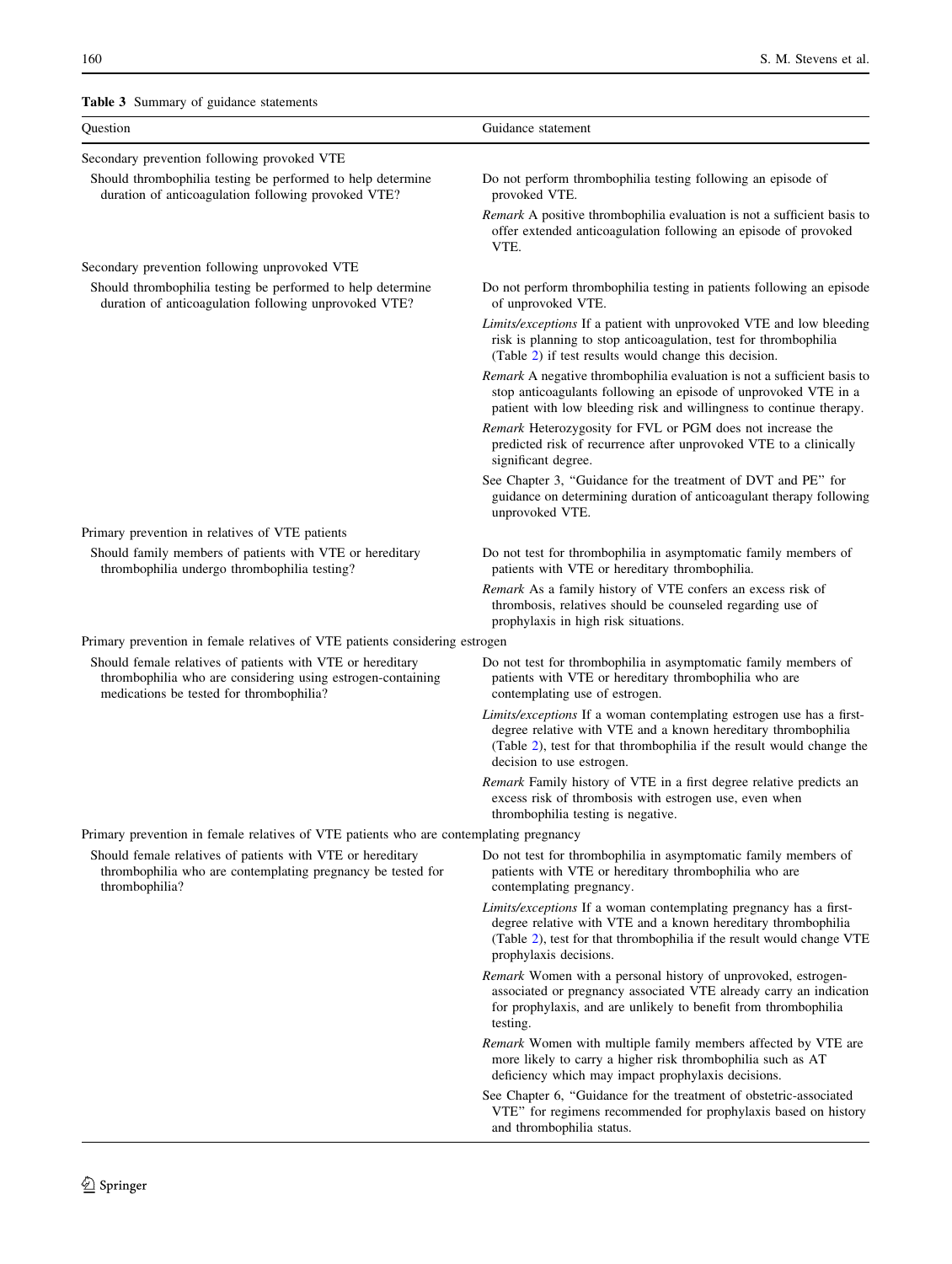| <b>Ouestion</b>                                                                                      | Guidance statement                                                                                                                                                                                                                      |  |  |  |
|------------------------------------------------------------------------------------------------------|-----------------------------------------------------------------------------------------------------------------------------------------------------------------------------------------------------------------------------------------|--|--|--|
| Timing of thrombophilia assessment                                                                   |                                                                                                                                                                                                                                         |  |  |  |
| When thrombophilia testing is performed, at what point in the<br>patient's care should this be done? | Do not perform thrombophilia testing at the time of VTE diagnosis or<br>during the initial 3-month course of anticoagulant therapy.                                                                                                     |  |  |  |
|                                                                                                      | When testing for thrombophilias following VTE, use either a 2-stage<br>testing approach (see text) or perform testing after a minimum of<br>3 months of anticoagulant therapy has been completed, and<br>anticoagulants have been held. |  |  |  |
|                                                                                                      | <i>Remark</i> Pregnancy, sex and estrogen use reduce the levels of Protein S.<br>Use of sex specific reference intervals, and testing prior to pregnancy<br>or while not receiving estrogen preparations is preferred.                  |  |  |  |

Table 3 continued

See Chapter 6, ''Guidance for the treatment of obstetricassociated VTE'' for regimens recommended for prophylaxis based on history and thrombophilia status.

#### Timing of thrombophilia assessment

(6) When thrombophilia testing is performed, at what point in the patient's care should this be done?

Genotype-based tests (such as those for FVL and PGM) and antibody titers (for cardiolipin and beta-2 glycoprotein I) can be performed accurately at any point in the care of a patient. Certain assays for lupus anticoagulants can be performed in the presence of heparins but others may return a false-positive result. A clinician contemplating this test should verify the assay used by the local laboratory before performing the test in the setting of therapy with heparin or low-molecular weight heparin. The remaining thrombophilia tests are influenced by the presence of acute thrombosis or anticoagulant therapy. Therefore, it is best to avoid testing for these thrombophilias in the setting of an acute VTE or while a patient is on an anticoagulant [[31\]](#page-10-0). In the patient with VTE in whom thrombophilia testing has been chosen (see above), either deferring testing until anticoagulation has been stopped, or a two-stage approach is reasonable. In the two-stage approach, tests for thrombophilia that can be reliably done on anticoagulation (FVL, PGM, cardiolipin and beta-2 Glycoprotein-I antibodies) are performed before stopping anticoagulation. If these tests are normal, anticoagulation is discontinued and the remaining thrombophilia tests (lupus anticoagulant, PC, PS and AT) are performed. A final decision on disposition of anticoagulation can then be made on the basis of results. The time that anticoagulation must be interrupted before testing can take place is controversial, and may vary according to the anticoagulant being used [\[25,](#page-10-0) [26](#page-10-0), [72](#page-11-0)]. One approach is to perform testing following a 2–4-week period off anticoagulation, which would match the common timing for D-dimer assessment if this is also being performed to assist in decision-making [\[46](#page-10-0)]. In the primary prevention setting, it is important to note that pregnancy strongly influences PS activity. It is unclear what PS activity value is diagnostic of deficiency in the pregnant patient, but thresholds have been suggested [[24\]](#page-10-0). When testing is chosen (see above), testing prior to pregnancy is preferred [\[24](#page-10-0)]. Regardless of when tested, PS deficiency is difficult to diagnose, and clinicians should be familiar with the limitations of different assays, and consider seeking expert consultation to confirm this diagnosis [\[73](#page-11-0)]. It is important to note that the results of thrombophilia tests are frequently misinterpreted by physicians [[26\]](#page-10-0) so correct timing of testing and careful interpretation are essential [\[31](#page-10-0), [74](#page-11-0)].

### Guidance Statement

- (1) Do not perform thrombophilia testing at the time of VTE diagnosis or during the initial 3-month course of anticoagulant therapy.
- (2) When testing for thrombophilias following VTE, use either a 2-stage testing approach (see above) or perform testing after a minimum of 3 months of anticoagulant therapy has been completed, and anticoagulants have been held. Remark

Pregnancy, sex and estrogen use reduce the levels of Protein S. Use of sex specific reference intervals, and testing prior to pregnancy or while not receiving estrogen preparations is preferred.

# Conclusion

Thrombophilia testing is performed far more frequently than can be justified based on available evidence; the majority of such testing is not of benefit to the patient and may be harmful. Thrombophilia testing should not be performed in patients with VTE following a major provocation as extended anticoagulation is not indicated in these cases. Patients with unprovoked VTE are at sufficiently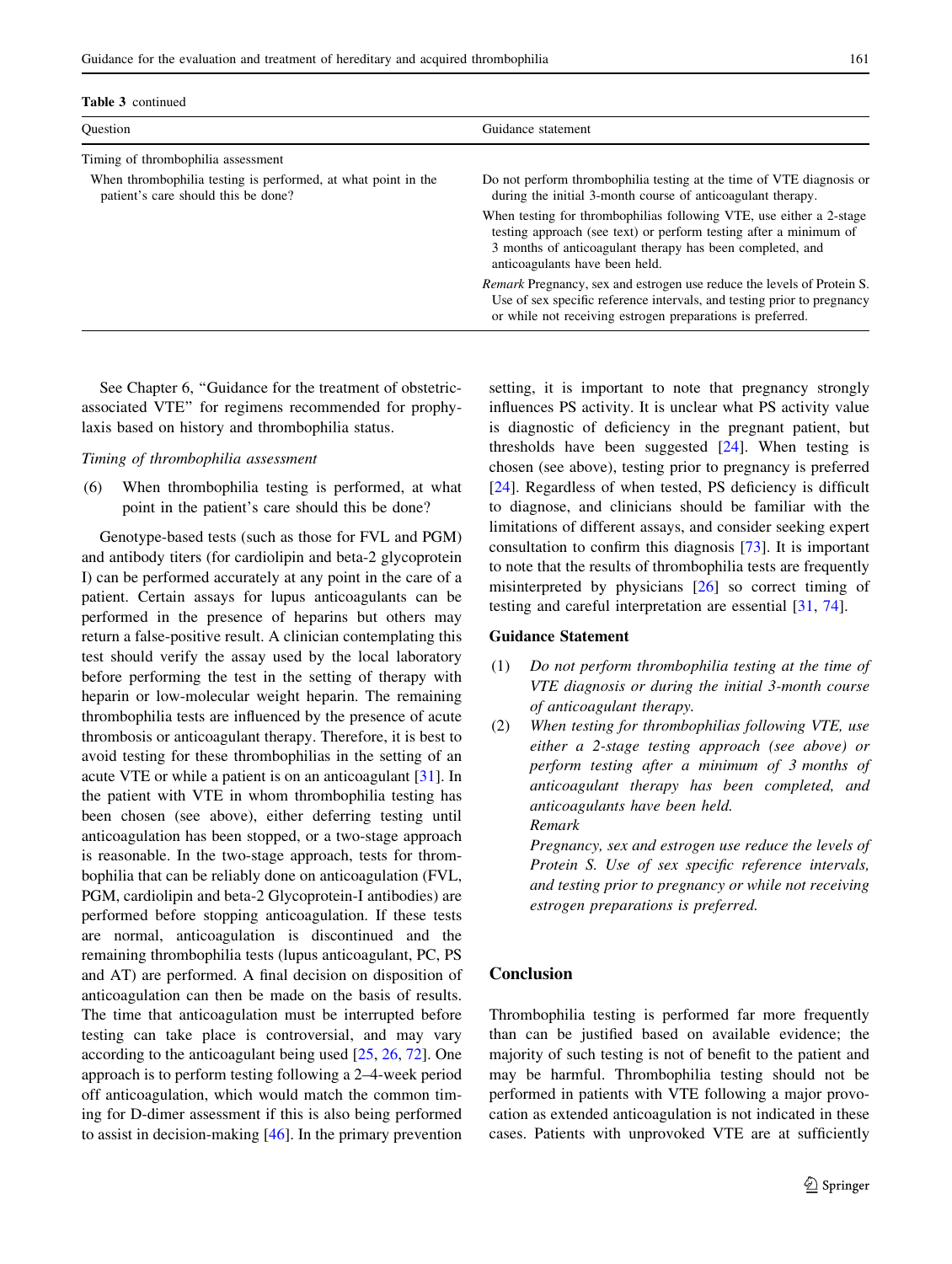<span id="page-9-0"></span>high risk of recurrent thrombosis that anticoagulation should be continued regardless of thrombophilia status, as long as bleeding risk is not high and treatment is consistent with the patient's values and preferences. Testing may benefit select patients who would otherwise stop anticoagulation. Thrombophilia testing is not indicated in most family members of patients with VTE, as appropriate decisions regarding use of prophylaxis in high-risk situations and choice of contraceptive methods can be made on the basis of family history alone. Testing may be considered in female family members of patients with VTE and a known hereditary thrombophilia if results will influence choices regarding estrogen use or prophylaxis in the context of pregnancy. Table [3](#page-7-0) summarizes these guidance statements.

Acknowledgments We wish to acknowledge the support provided by Myelin and Associates with the preparation of this manuscript for submission. The work contained in this manuscript was partially funded by support from the following companies: Boehringer Ingelheim, Daiichi Sankyo and Janssen Pharmaceuticals. This guidance document is endorsed by the Anticoagulation Forum's Board of Directors: Mark Crowther, MD, MSc, FRCPC, Jack E. Ansell, MD, Allison Burnett, PharmD, Nathan Clark, PharmD, Adam Cuker, MD, David Garcia, MD, Scott Kaatz, DO, MSc, FACP, Renato D. Lopes, MD, PhD, Tracy Minichiello, MD, Edith Nutescu, PharmD, FCCP, Lynn Oertel, MS, ANP, CACP, Eva Kline-Rogers, MS, RN, NP,Terri Schnurr, RN, CCRC, Michael Streiff, MD, Diane Wirth, ANP, CACP, BCPS, CACP, Daniel Witt, Pharm D, Ann Wittkowsky, PharmD, CACP, FASHP, FCCP.

#### Compliance with ethical standards

Disclosures S Stevens and S Woller: research contracts with Bristol-Myers Squibb and TWINE LLC for execution of clinical trials. K Bauer: consultant for Instrumentation Laboratory. R Kasthuri, M Cushman and W Lim: no relevant conflicts of interest to declare. M Streiff: consulted for Bio2Medical, Boehringer Ingelheim, Daiichi-Sankyo, Janssen and Pfizer and has or will participate in research grants with Portola, Daiichi-Sankyo and Janssen. J Douketis: received honoraria from Actelion, Bayer, Biotie, Boehringer Ingelheim, Bristol Myers Squibb, Daiichi Sankyo, Janssen, Medicines Co., Pfizer, Portola, and Sanofi for consulting and education, and has received research funding from Boehringer Ingelheim.

Open Access This article is distributed under the terms of the Creative Commons Attribution 4.0 International License ([http://creative](http://creativecommons.org/licenses/by/4.0/) [commons.org/licenses/by/4.0/\)](http://creativecommons.org/licenses/by/4.0/), which permits unrestricted use, distribution, and reproduction in any medium, provided you give appropriate credit to the original author(s) and the source, provide a link to the Creative Commons license, and indicate if changes were made.

# References

- 1. Egeberg O (1965) Inherited antithrombin deficiency causing thrombophilia. Thromb Diath Haemorrh 13:516–530
- 2. Griffin JH, Evatt B, Zimmerman TS, Kleiss AJ, Wideman C (1981) Deficiency of protein C in congenital thrombotic disease. J Clin Invest 68:1370–1373
- 3. Comp PC, Esmon CT (1984) Recurrent venous thromboembolism in patients with a partial deficiency of protein S. N Engl J Med 311:1525–1528
- 4. Dahlback B, Hildebrand B (1994) Inherited resistance to activated protein C is corrected by anticoagulant cofactor activity found to be a property of factor V. Proc Natl Acad Sci USA 91:1396–1400
- 5. Poort SR, Rosendaal FR, Reitsma PH, Bertina RM (1996) A common genetic variation in the 3'-untranslated region of the prothrombin gene is associated with elevated plasma prothrombin levels and an increase in venous thrombosis. Blood 88:3698–3703
- 6. Fechtel K, Osterbur ML, Kehrer-Sawatzki H, Stenson PD, Cooper DN (2011) Delineating the hemostaseome as an aid to individualize the analysis of the hereditary basis of thrombotic and bleeding disorders. Hum Genet 130:149–166
- 7. Zhou S, Welsby I (2014) Is ABO blood group truly a risk factor for thrombosis and adverse outcomes? World J Cardiol 6:985–992
- 8. Rodger MA, Kahn SR, Wells PS et al (2008) Identifying unprovoked thromboembolism patients at low risk for recurrence who can discontinue anticoagulant therapy. CMAJ 179:417–426
- 9. Lutsey PL, Cushman M, Heckbert SR, Tang W, Folsom AR (2011) Longer legs are associated with greater risk of incident venous thromboembolism independent of total body height. The Longitudinal Study of Thromboembolism Etiology (LITE). Thromb Haemost 106:1–184
- 10. Baudouy D, Moceri P, Chiche O et al (2015) B blood group: a strong risk factor for venous thromboembolism recurrence. Thromb Res 136:107–111
- 11. Heit JA (2008) The epidemiology of venous thromboembolism in the community. Arterioscler Thromb Vasc Biol 28:370–372
- 12. Kearon C, Akl E (2014) Duration of anticoagulant therapy for deep vein thrombosis and pulmonary embolism. Blood 123:1794–1801
- 13. Moll S (2011) Who should be tested for thrombophilia? Genet Med 13:19–20
- 14. Stegnar M (2010) Thrombophilia screening–at the right time, for the right patient, with a good reason. Clin Chem Lab Med 48(Suppl 1):S105–S113
- 15. Nicolaides A, Hull RD, Fareed J (2013) Thrombophilia. Clin App Thromb Hemost 19:177–187
- 16. Christiansen SC, Cannegieter SC, Koster T, Vandenbroucke JP, Rosendaal FR (2005) Thrombophilia, clinical factors, and recurrent venous thrombotic events. JAMA 293:2352–2361
- 17. Dalen JE (2008) Should patients with venous thromboembolism be screened for thrombophilia? Am J Med 121:458–463
- 18. Gohil R, Peck G, Sharma P (2009) The genetics of venous thromboembolism. A meta-analysis involving approximately 120,000 cases and 180,000 controls. Thromb Haemost 102:360–370
- 19. Wu O, Robertson L, Twaddle S et al (2006) Screening for thrombophilia in high-risk situations: systematic review and costeffectiveness analysis. The Thrombosis: Risk and Economic Assessment of Thrombophilia Screening (Treats) Study. Health Technol Assess 10:1–110
- 20. Kearon C, Akl EA, Comerota AJ et al (2012) Antithrombotic therapy for VTE disease. Chest 141:e419S–e494S
- 21. Venous Thromboembolic Diseases: The Management of Venous Thromboembolic Diseases and the Role of Thrombophilia Testing. National Clinical Guideline Centre (UK). London: Royal College of Physicians 2012
- 22. Baglin T, Luddington R, Brown K, Baglin C (2003) Incidence of recurrent venous thromboembolism in relation to clinical and thrombophilic risk factors: prospective cohort study. Lancet 362:523–526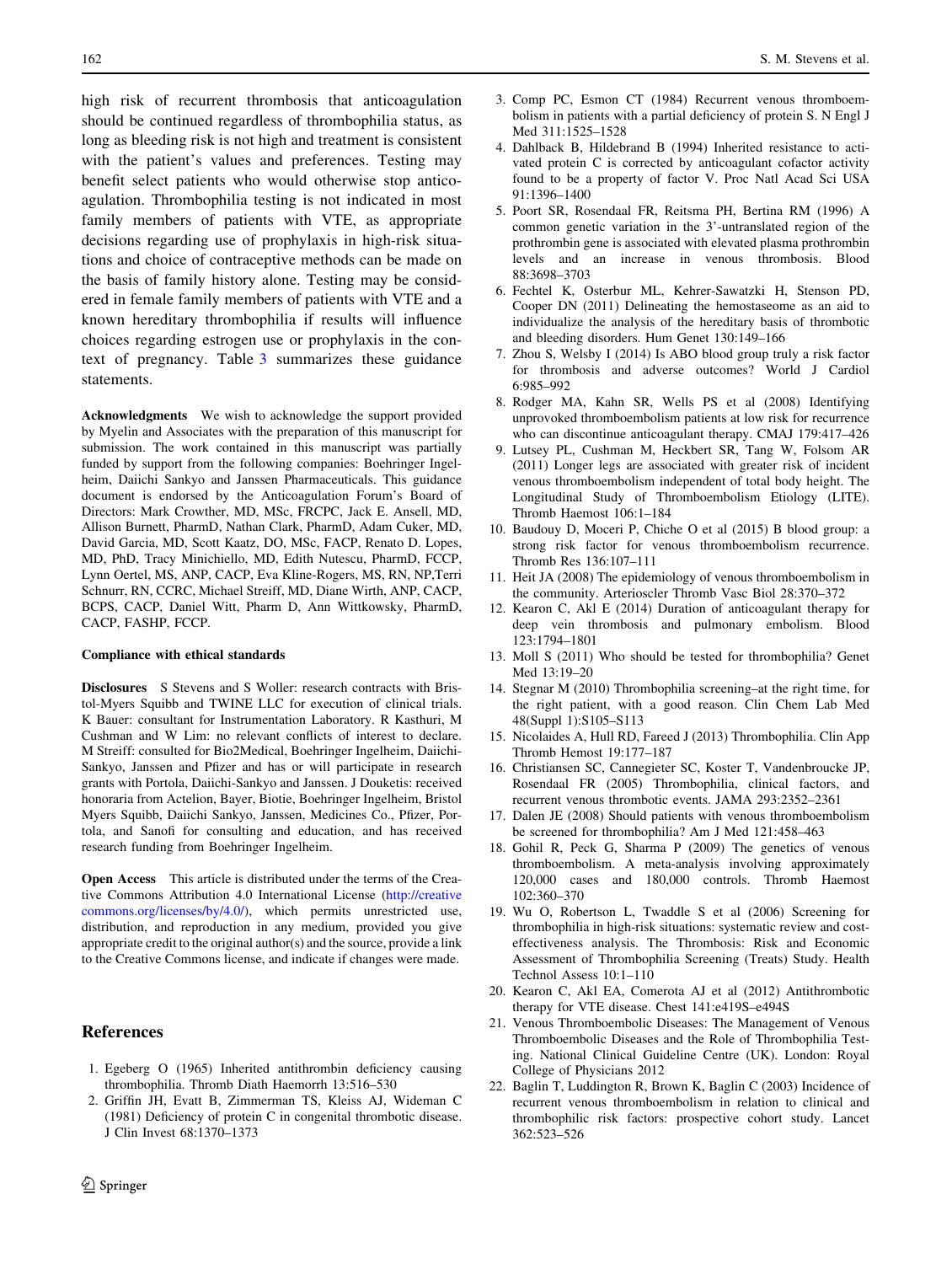- <span id="page-10-0"></span>23. Simone B, De Stefano V, Leoncini E et al (2013) Risk of venous thromboembolism associated with single and combined effects of factor V Leiden, prothrombin 20210A and methylenetethraydrofolate reductase C677T: a meta-analysis involving over 11,000 cases and 21,000 controls. Eur J Epidemiol 28:621–647
- 24. American College of Obstetricians Gynecologists Women's Health Care Physicians (2013) ACOG Practice Bulletin No. 138: inherited thrombophilias in pregnancy. Obstet Gynecol 122:706–717
- 25. Baglin T, Gray E, Greaves M et al (2010) Clinical guidelines for testing for heritable thrombophilia. Br J Haematol 149:209–220
- 26. Jennings I, Kitchen S, Woods TA, Preston FE (2005) Multilaboratory testing in thrombophilia through the United Kingdom National External Quality Assessment Scheme (Blood Coagulation) Quality Assurance Program. Semin Thromb Hemost  $31.66 - 72$
- 27. Segal JB, Brotman DJ, Necochea AJ et al (2009) Predictive value of factor V Leiden and prothrombin G20210A in adults with venous thromboembolism and in family members of those with a mutation: a systematic review. JAMA 301:2472–2485
- 28. Hellmann EA, Leslie ND, Moll S (2003) Knowledge and educational needs of individuals with the factor V Leiden mutation. J Thromb Haemost 1:2335–2339
- 29. Cohn DM, Vansenne F, Kaptein AA, De Borgie CA, Middeldorp S (2008) The psychological impact of testing for thrombophilia: a systematic review. J Thromb Haemost 6:1099–1104
- 30. Bank I, Scavenius MP, Buller HR, Middeldorp S (2004) Social aspects of genetic testing for factor V Leiden mutation in healthy individuals and their importance for daily practice. Thromb Res 113:7–12
- 31. Moll S (2015) Thrombophilia: clinical–practical aspects. J Thromb Thrombolysis. doi[:10.1007/s11239-015-1197-3](http://dx.doi.org/10.1007/s11239-015-1197-3)
- 32. Mahmoodi BK, Brouwer JL, Ten Kate MK et al (2010) A prospective cohort study on the absolute risks of venous thromboembolism and predictive value of screening asymptomatic relatives of patients with hereditary deficiencies of protein S, protein C or antithrombin. J Thromb Haemost 8:1193–1200
- 33. Reitter-Pfoertner S, Waldhoer T, Mayerhofer M et al (2013) The influence of thrombophilia on the long-term survival of patients with a history of venous thromboembolism. Thromb Haemost 109:79–84
- 34. Rabinovich A, Cohen JM, Prandoni P, Kahn SR (2014) Association between thrombophilia and the post-thrombotic syndrome: a systematic review and meta-analysis. J Thromb Haemost 12:14–23
- 35. Coppens M, Reijnders JH, Middeldorp S, Doggen CJ, Rosendaal FR (2008) Testing for inherited thrombophilia does not reduce the recurrence of venous thrombosis. J Thromb Haemost 6:1474–1477
- 36. Hicks LK, Bering H, Carson KR et al (2013) The ASH Choosing Wisely(R)campaign: five hematologic tests and treatments to question. Hematology 2013:9–14
- 37. Choosing Wisely. Society for Vascular Medicine. (2014) Five Things Physicians and Pateints Should Question. [http://www.](http://www.vascularmed.org/choosing/SVMCWList.pdf) [vascularmed.org/choosing/SVMCWList.pdf.](http://www.vascularmed.org/choosing/SVMCWList.pdf) Accessed 20 Nov 2014
- 38. Pernod G, Biron-Andreani C, Morange PE et al (2009) Recommendations on testing for thrombophilia in venous thromboembolic disease: a French consensus guideline. J Mal Vasc 34:156–203
- 39. Evaluation of Genomic Applications in Practice and Prevention Working Group (2011) Recommendations from the EGAPP Working Group: routine testing for Factor V Leiden (R506Q) and prothrombin (20210 $G > A$ ) mutations in adults with a history of idiopathic venous thromboembolism and their adult family members. Gen Med 13:67–76
- 40. Boutitie F, Pinede L, Schulman S et al (2011) Influence of preceding length of anticoagulant treatment and initial presentation of venous thromboembolism on risk of recurrence after stopping treatment: analysis of individual participants' data from seven trials. BMJ 342:d3036
- 41. Eichinger S, Minar E, Hirschl M et al (1999) The risk of early recurrent venous thromboembolism after oral anticoagulant therapy in patients with the G20210A transition in the prothrombin gene. Thromb Haemost 81:14–17
- 42. Eichinger S, Weltermann A, Mannhalter C et al (2002) The risk of recurrent venous thromboembolism in heterozygous carriers of factor V Leiden and a first spontaneous venous thromboembolism. Arch Intern Med 162:2357–2360
- 43. Couturaud F, Leroyer C, Tromeur C et al (2014) Factors that predict thrombosis in relatives of patients with venous thromboembolism. Blood 124:2124–2130
- 44. Tosetto A, Iorio A, Marcucci M et al (2012) Predicting disease recurrence in patients with previous unprovoked venous thromboembolism: a proposed prediction score (DASH). J Thromb Haemost 10:1019–1025
- 45. Eichinger S, Heinze G, Jandeck LM, Kyrle PA (2010) Risk assessment of recurrence in patients with unprovoked deep vein thrombosis or pulmonary embolism: the Vienna prediction model. Circulation 121:1630–1636
- 46. Kearon C, Spencer FA, O'Keeffe D et al (2015) d-Dimer testing to select patients with a first unprovoked venous thromboembolism who can stop anticoagulant therapy: a cohort study. Ann Intern Med 162:27–34
- 47. Donadini MP, Ageno W, Antonucci E et al (2014) Prognostic significance of residual venous obstruction in patients with treated unprovoked deep vein thrombosis. A patient-level metaanalysis. Thromb Haemost 111:172–179
- 48. Baldwin M, Moore H, Rudarakanchana N, Gohel M, Davies A (2013) Post-thrombotic syndrome: a clinical review. J Thromb Haemost 11:795–805
- 49. Grody WW, Griffin JH, Taylor AK, Korf BR, Heit JA, Group AFVLW (2001) American College of Medical Genetics consensus statement on factor V Leiden mutation testing. Gen Med 3:139–148
- 50. Merriman L, Greaves M (2006) Testing for thrombophilia: an evidence-based approach. Postgrad Med J 82:699–704
- 51. Foy P, Moll S (2009) Thrombophilia: 2009 update. Curr Treat Options Cardiovasc Med 11:114–128
- 52. Lijfering WM, Brouwer JL, Veeger NJ et al (2009) Selective testing for thrombophilia in patients with first venous thrombosis: results from a retrospective family cohort study on absolute thrombotic risk for currently known thrombophilic defects in 2479 relatives. Blood 113:5314–5322
- 53. Bezemer ID, van der Meer FJ, Eikenboom JC, Rosendaal FR, Doggen CJ (2009) The value of family history as a risk indicator for venous thrombosis. Arch Intern Med 169:610–615
- 54. Zoller B, Ohlsson H, Sundquist J, Sundquist K (2013) Familial risk of venous thromboembolism in first-, second- and third-degree relatives: a nationwide family study in Sweden. Thromb Haemost 109:458–463
- 55. Sorensen HT, Riis AH, Diaz LJ, Andersen EW, Baron JA, Andersen PK (2011) Familial risk of venous thromboembolism: a nationwide cohort study. J Thromb Haemost 9:320–324
- 56. Wu O, Robertson L, Twaddle S et al (2005) Screening for thrombophilia in high-risk situations: a meta-analysis and costeffectiveness analysis. Br J Haematol 131:80–90
- 57. Creinin MD, Lisman R, Strickler RC (1999) Screening for factor V Leiden mutation before prescribing combination oral contraceptives. Fertil Steril 72:646–651
- 58. Middeldorp S (2011) Evidence-based approach to thrombophilia testing. J Thromb Thrombolysis 31:275-281